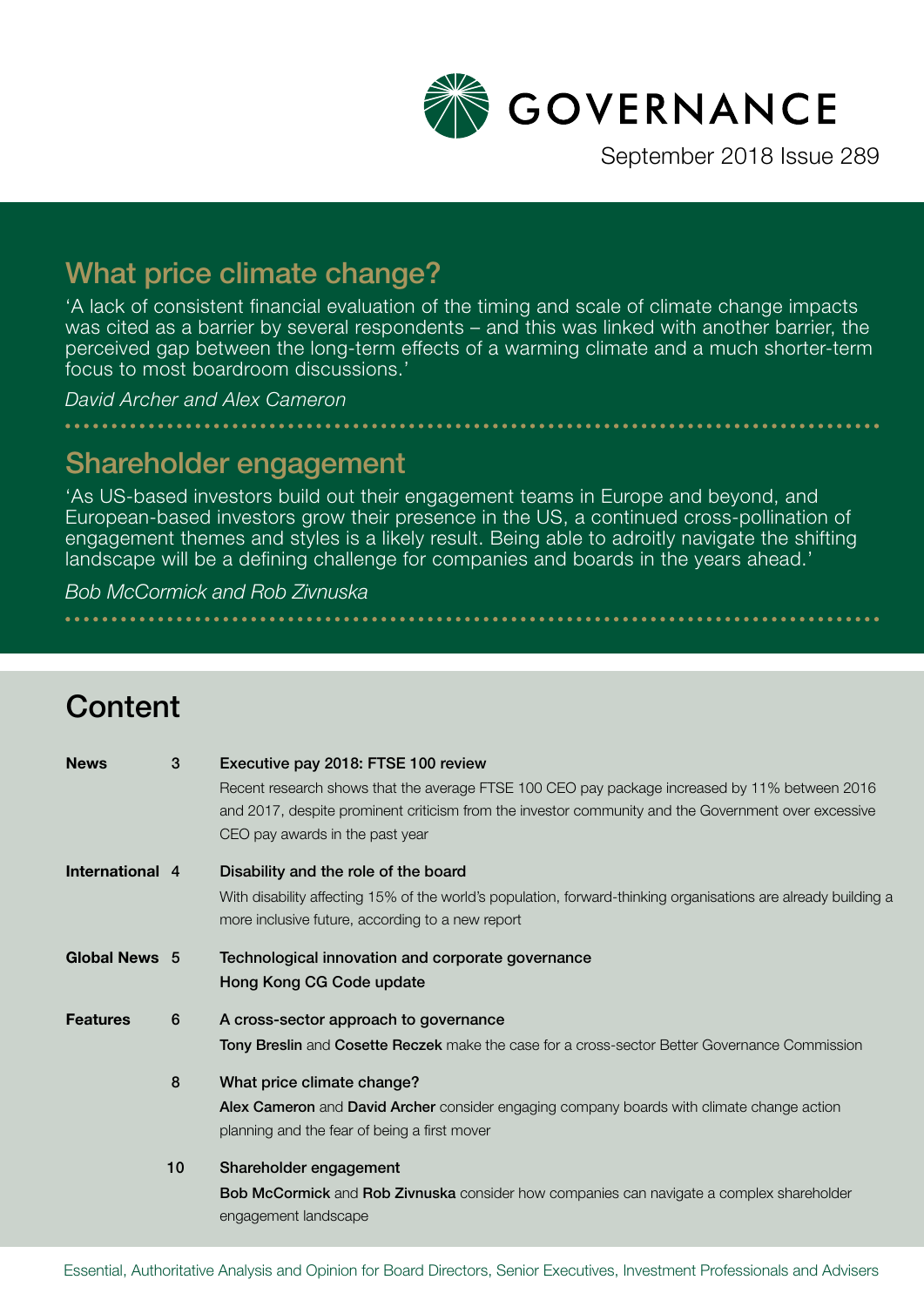## Editorial Board

**Executive Editor** Michelle Edkins Managing Director, Global Head of Corporate Governance & Responsible Investment, Blackrock

#### **Editorial Advisory Board**

Jamie Allen Secretary General, Asian Corporate Governance Association

David W. Anderson President, The Anderson Governance Group

Philip Armstrong Director of Governance, Gavi

Kit Bingham Partner & Head, Chair & Non-Executive Director Practice, Odgers Berndtson

Peter Butler Founder Partner, GO Investment Partners

Richard Davies Managing Director, RD:IR

Stephen Davis Associate Director, Harvard Law School Programs on Corporate Governance & Institutional Investors

Alison Gill Director, Bvalco Ltd

Sandra Guerra Founder Partner of Better Governance, Brazil Robert McCormick Partner, CamberView Partners LLC

Alan McDonnell Principal, Good Governance Solutions Ireland Colin Melvin

CEO of Hermes Equity Ownership Services Ltd Paul Moxey

Visiting Professor in Corporate Governance at London South Bank University

Liz Murrall Director, Corporate Governance and Reporting, IA

Sean O'Hare Founder, Boardroom Dialogue

Chris Pierce CEO, Global Governance Services Ltd

Geof Stapledon Vice President Governance for BHP Billiton Kerrie Waring

Executive Director at ICGN

**Publisher** Lesley Stephenson Tel: +44 (0) 1278 793300 Email: lesley@governance.co.uk

#### **News Editor** Katharine Jackson

Email: katharine.jackson@governance.co.uk



**NON-EXECUTIVE DIRECTOR** DIPLOMA

### **LEAD A SUCCESSFUL NON-EXECUTIVE CAREER**

**Develop the skills and knowledge to secure non-executive positions and succeed in them.**

The Financial Times Non-Executive Director Diploma is a fully accredited postgraduate qualification that will improve your board effectiveness and contribution.

Available in London and Hong Kong, the course is delivered through a combination of face-to-face and online learning.

**non-execs.ft.com | contact@ft.com +44 (0) 207 873 4909**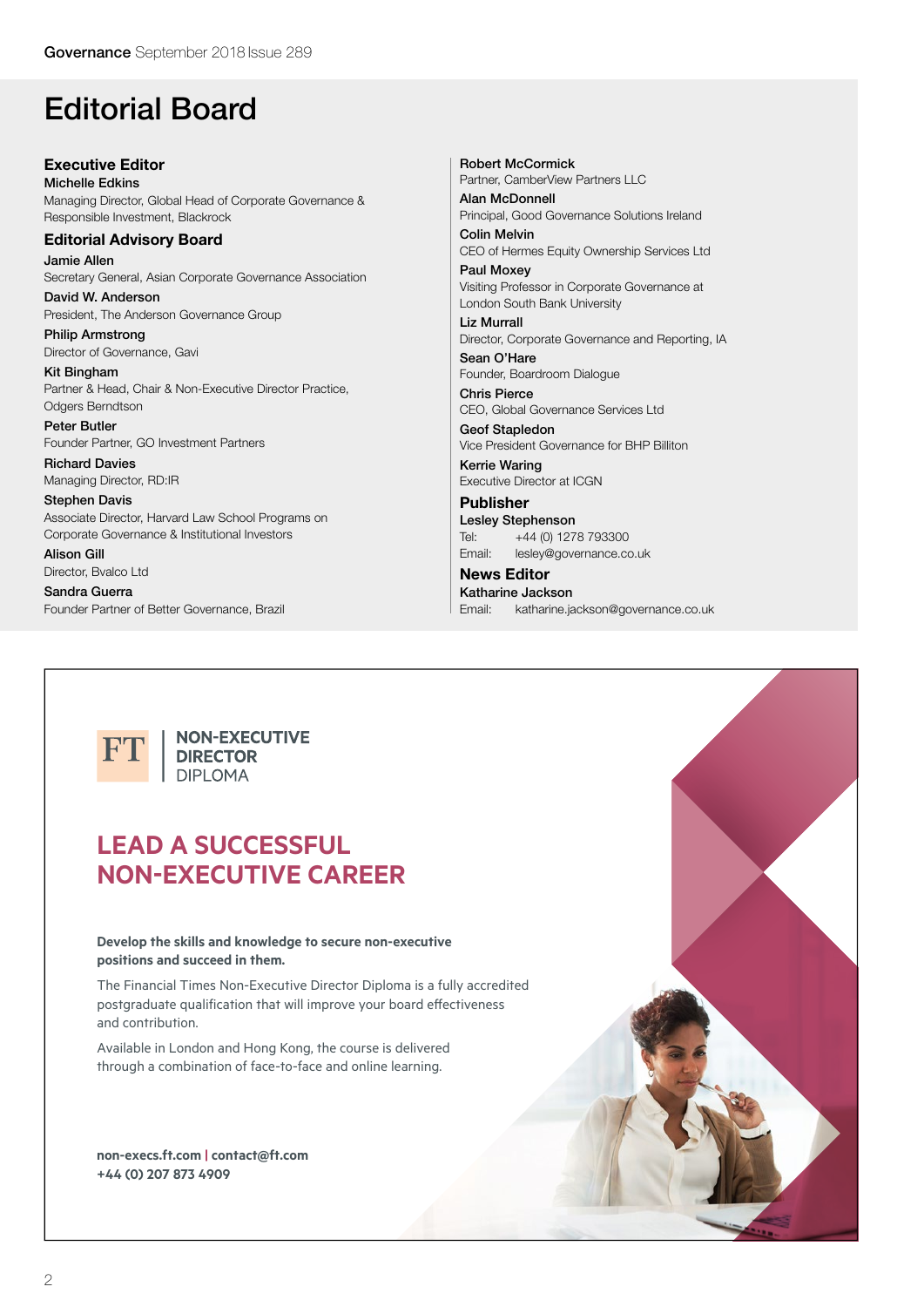### News

# Executive pay 2018: FTSE 100 review

'The average FTSE 100 CEO pay package increased by 11% between 2016 and 2017, despite prominent criticism from the investor community and the Government over excessive CEO pay awards in the past year', according to analysis by the Chartered Institute of Personnel and Development (CIPD) and the High Pay Centre.

The Report, *Executive pay: review of FTSE 100 executive pay*, examines how FTSE 100 chief executives are rewarded, examining aspects of remuneration such as salaries, bonuses, long-term incentive plans and benefits. It lists CEO pay data by mean and median, industrial sector, firm size and gender. It also makes recommendations for stakeholders interested in creating a fairer and more ethical approach to employee reward.

#### Pay ratio

CEO reward increases outstrip pay rises for the wider workforce. Despite the push for greater pay transparency and the forthcoming introduction of pay ratio reporting, the median remuneration among FTSE 100 CEOs was £3.93 million in 2017 and the analysis found that the ratio between the mean pay of CEOs and their employees was 145:1. Only 34 FTSE 100 companies are accredited by the Living Wage Foundation for paying the living wage to all their UK-based staff.

#### Mean and median CEO remuneration

This year's analysis is affected by two very large payouts for the CEOs at Persimmon and Melrose Industries (£47.1 million and £42.8 million respectively). As a result of this, this year's Report leads with the median, rather than the mean figure. Using the *median* measure of CEO remuneration reduces the impact of these two payouts, but it still shows an increase in earnings of 11%, compared to the 2% rise in median pay for full-time workers over this period. However, if the *mean* measure is used, then it shows that CEO mean pay across all FTSE 100 companies has increased by 23% over the same period to £5.66 million in 2017. Excluding Persimmon and Melrose Industries from the analysis would see the 2017 mean CEO single figure fall to £4.85 million. However, this is still higher, by 6%, than last year's overall mean figure of £4.58 million, showing a continued underlying trend of rising executive pay.

#### Other highlights

The highest paid CEO in the financial year ending 2017 received £47.1 million, 22 times his 2016 pay. Just seven FTSE 100 CEOs are women, an increase from six in 2016 and five in 2015. At the current rate of one new female CEO each year it will take another 43 years for women to make up 50% of the FTSE 100 CEOs. While women make up 7% of FTSE 100 CEOs, they earn just 3.5% of total pay.

#### Recommendations

To advocate fairer and more ethical approaches to pay and reward, rather than waiting for the mandatory pay ratio reporting requirement coming into force in 2019, companies should introduce it immediately, supported by a clear narrative. They should provide clearer information about wider pay distribution within their organisations – guidance from regulators or professional associations could help ensure consistency in this respect – and policy-makers and companies should review whether existing remuneration report content, aside from pay levels, pay distribution and performance-related pay metrics, is of value to stakeholders, with the objective of reducing the length and complexity of reports.

Remuneration committees must look at top pay in the context of the organisation's overall reward strategy to ensure a fairer alignment and proportionality for top pay. They should challenge for evidence on how pay and bonuses impact individual performance and how much performance is due to an individual's efforts or if they fall in a wider economic context. In particular, they must properly examine traditional mechanisms like bonuses and long-term incentive plans. Remuneration committees and shareholders should place stronger emphasis on ensuring CEO reward is aligned with pay practices throughout the organisation and that CEO performance is assessed by non-financial, as well as financial, measures, including investment in workforce training and development and indicators of employee satisfaction and wellbeing.

Since the previous annual review of FTSE 100 chief executive remuneration, the level of structure of CEO reward has continued to be a central theme of wider debates about corporate governance, economic inequality and prevailing workplace culture and employment practices. In this year's Report, the finding that chief executive pay has increased will no doubt spark further controversy. A further report will be published by the CIPD and the High Pay Centre later this year which will examine how the remuneration committee can be reformed to deliver better outcomes on pay – for low, middle and top earners – from the perspective of all stakeholders.

*For the full Report go to: www.cipd.co.uk/knowledge/strategy/reward/ executive-pay-ftse-100-2018*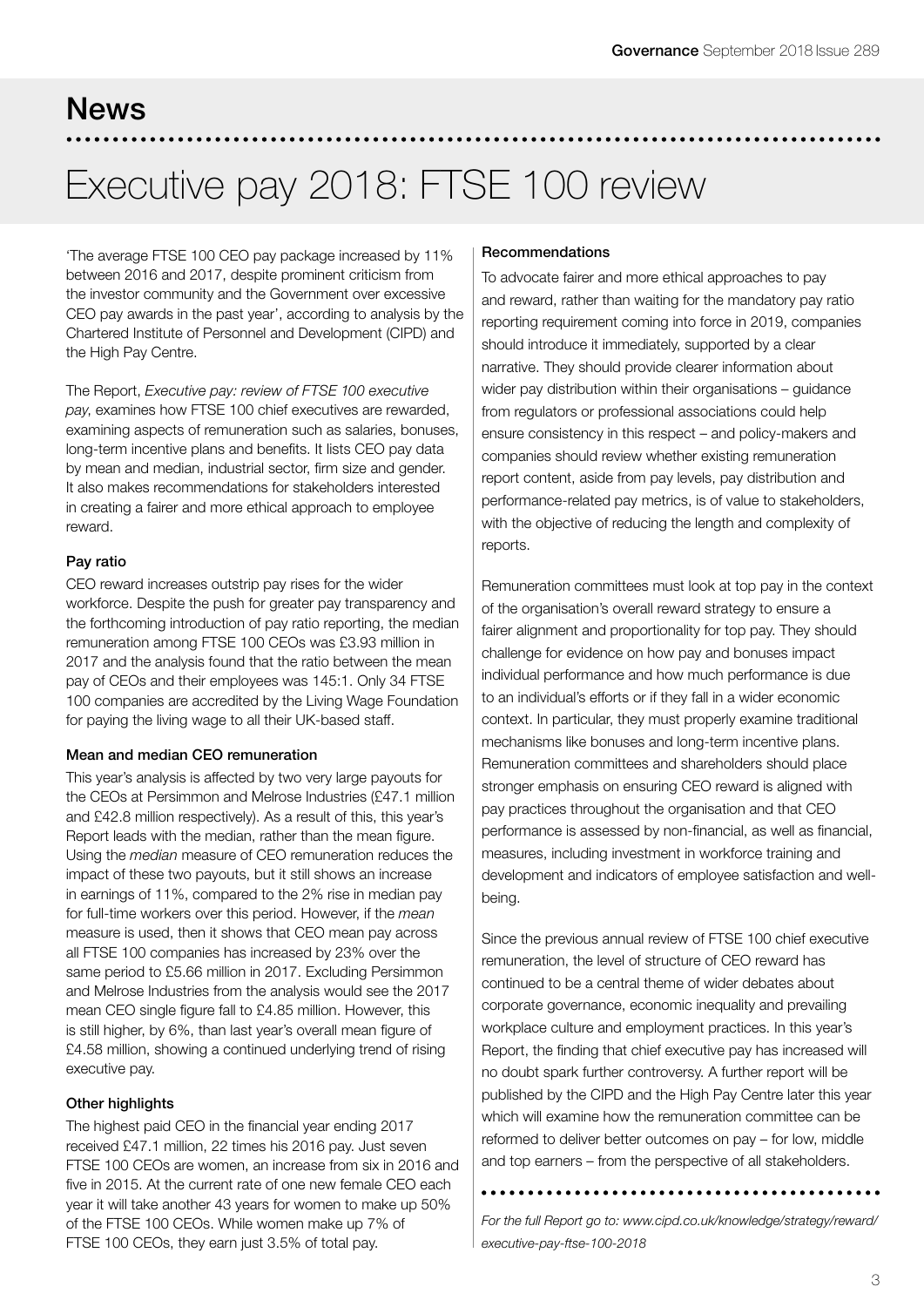## International

# Disability and the role of the board

'With disability affecting 15% of the world's population, forward-thinking organisations are already building a more inclusive future', according to a recent report. Published by KPMG and Purple (a not-for-profit that works with business on disability inclusion), the Report, *Leading from the front: disability and the role of the Board*, is the first review of its kind looking at the current research and best practice in the field of disability, one of its three main areas of focus is the influence of corporate governance.

Disability affects approximately one billion people and faced with talent shortages and the socio-economic costs of an ageing population, more companies are re-evaluating the contribution disabled people can make. Increasing diversity, including disability, at board level and throughout the workforce is one clear way that companies can access a wider pool of experience.

A number of different mechanisms are already being explored, including employee representatives on boards, assigning a named director responsible for understanding the workforce and running employee forums that are attended by directors. By exposing boards to a greater volume and variety of insights from workforce, the aim is to create more opportunities for diversity issues to be raised at the highest levels.

#### Investor attitudes

Key stakeholders are taking a stronger interest in diversity – and disability in particular. The FRC has consulted on proposed changes to its corporate governance code that will make boards more accountable for corporate culture, including diversity and stakeholder engagement, and there is stronger emphasis on sustainable and socially responsible investing, led by some of the world's largest institutional investors. Diversity is becoming a bigger priority for investors too and evidence is emerging to suggest that organisational diversity can deliver better returns for investors. Leading global investors are expanding their corporate governance teams to support their shift in emphasis to sustainable investment practices.

#### Board best practice

Diversity at the board and senior leadership levels has been a hot topic for a number of years now. A company stands a better chance of staying connected to their customers and communities if their leadership can draw on the broadest possible range of experiences. Forward-thinking leaders and organisations are already building a more inclusive and prosperous future in which the potential of disabled people can be fully realised. Boards can play a pivotal role in helping their organisations by taking the following steps.

- 1. Put disability on the agenda for board meetings, for a minimum of one board meeting each year. Before deciding on a course of action there needs to be a detailed discussion about what the approach will be.
- 2. Appoint a board-level champion who is accountable for disability issues within the organisation. This will help ensure that ideas and initiatives are followed through, especially when input is required from multiple departments and functions, and also demonstrates to staff that the organisation takes these issues seriously.
- 3. Sign up to the Government's Disability Confident scheme to demonstrate commitment to becoming an inclusive employer and brand. Since Disability Confident was formally launched in November 2016 over 5,000 employers have signed up to the scheme at different levels.
- 4. Become an advocate and promoting disability issues to suppliers, extended networks and external audiences. The board can inspire others to follow suit. If organisations already employ disabled people, tell company networks how good it is for business and how it can work within organisations.
- 5. Consider external partnerships with campaigns and bodies that specialise in disability issues to develop understanding and accelerate change programmes. The right specialist support can help organisations navigate potentially tricky first conversations and get the right policies in place from the very start.

#### A better future for disability

Though disability should be considered within the broader term of 'diversity', there is still work to do in encouraging those concerned with corporate governance to focus on disability issues. It is unclear whether wider social impact reporting, including specific metrics on disability, will become mandatory in future (outside of gender pay gap reporting). The next step is to move from acceptance to actively embracing disabled people and the contributions they can make in and out of the workplace with a vision for the future where: disability is part of every company's customer service training programme; the vast majority of disabled employees share their disability status with their employer; working alongside disabled colleagues has become so normal it is unremarkable; and most people can name a chief executive with a known disability.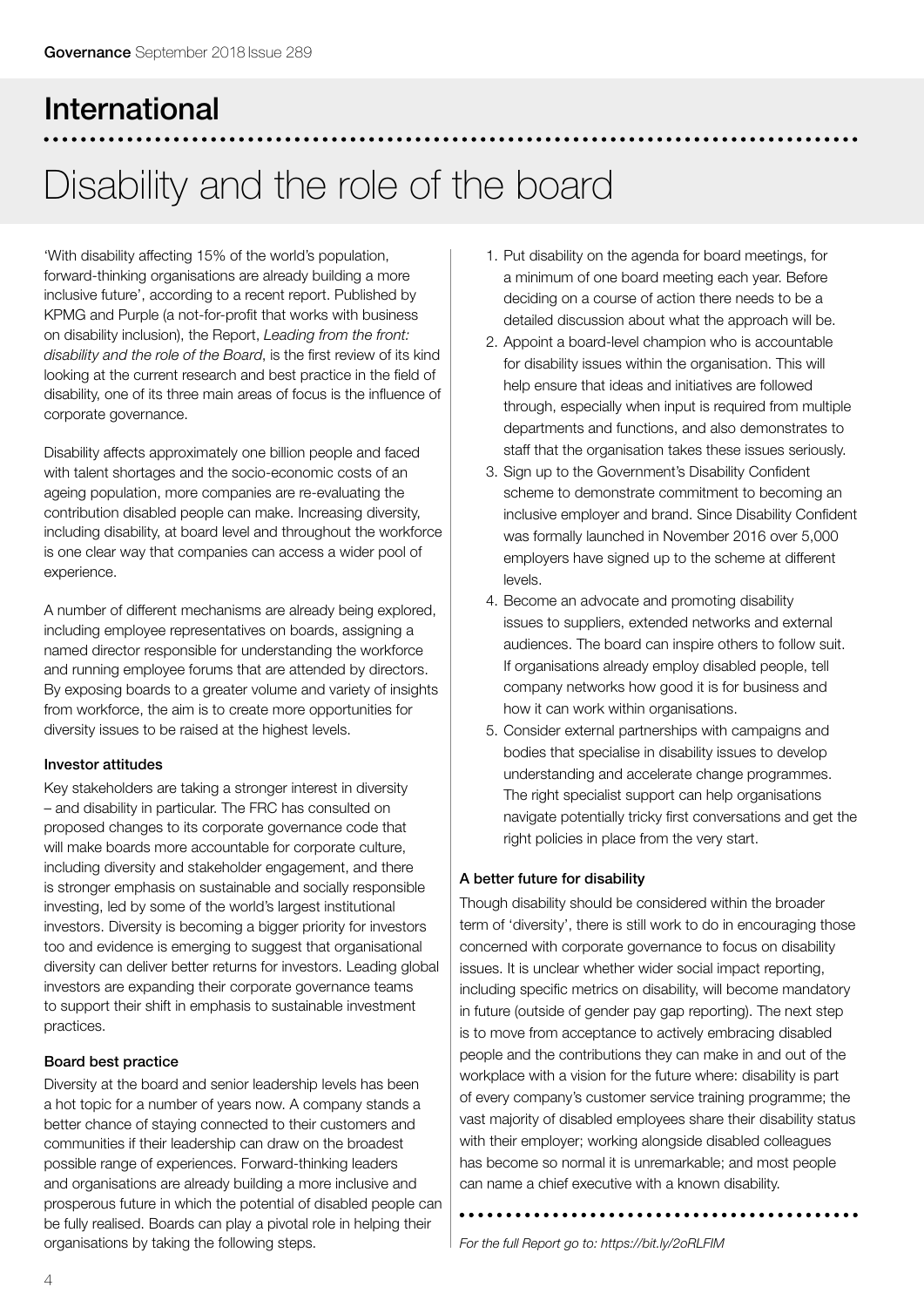### Global News

#### **Technological innovation and corporate governance**

The Thought Leadership Committee (TLC) of International ICSA has recently published a paper *Future Proofing: Technological innovation, the company secretary and implications for corporate governance*. Technology is transforming how businesses operate and it is the board's role to ensure that they are shaping their organisations to be fit for the future.

New technology will affect corporate governance professionals in two fundamental ways: by increasingly changing the way they work; and by giving rise to new corporate governance challenges, eg transparency, fairness and ethics. Organisations need to understand what technologies are available, how they work and the strengths and limitations of each. Artificial Intelligence (AI) gives rise to governance issues of deployment, control and risk and organisations will have to put in place governance mechanisms and codes of practice and procedure.

AI is already being deployed in boardrooms to help directors make decisions and technology to analyse and interpret data quickly and accurately already exists and could be deployed in the boardroom to enable better decision-making. If AI can more reliably and accurately interpret data and make better

#### **Hong Kong CG Code update**

The Hong Kong Stock Exchange (the Exchange) has published new measures as a result of consultation on its Corporate Governance Code (CG Code) and related Listing Rules along with guidance for boards and directors. The following new measures will be implemented:

Strengthen the transparency and accountability of the board and/or nomination committee and election of directors, including Independent Non-Executive Directors (INEDs). The amended Rules will enhance the transparency of the INED appointment process and empower shareholders with more information about INED candidates, including their time commitments due to any current board responsibilities and their potential contribution.

Improve transparency of INEDs' relationships with issuers by including in the Corporate Governance Report an INED's cross-directorships or significant links with other directors.

Enhance criteria for assessing independence of potential INED candidates by extending the cooling off period for persons with material interests in the business activities to one year; for former professional advisers to two years; for former partners

predictions than humans, shareholders and stakeholders will want to see it used. However, legislators and regulators will need to examine what measures are required to ensure that AI remains under board oversight.

The use of AI raises both practical and ethical governance questions. Many organisations are looking at the ethics of AI use and governments and regulators will, in time, look to introduce new legislation, codes of practice and sectorspecific guidelines to deal with the ethical and risk and control issues stemming from AI. Boards should monitor this, consider the likely impact on their organisation and help formulate good governance practice internally.

Various studies have shown that some 60% of a company's value may not now appear on its balance sheet; this 'hidden' value is in the form of intangible assets such as IT, intellectual property, branding, reputation, customer lists and employee engagement. The ability to be more agile, customer-facing and transparent will drive the development of AI solutions and this will be true of boardroom products and services too. It is critical for governance professionals to improve their understanding of the new technologies and their implications.

*For the full paper go to: https://bit.ly/2Nt9jJK*

of the issuer's audit firm before they can be a member of the organisation's audit committee to two years; and include a person's immediate family members in the assessment of the proposed INED's independence. Other measures include promoting board, including gender, diversity and requiring greater dividend policy transparency.

The Exchange has also published *Guidance for Boards and Directors* to help directors carry out their role more effectively: the Guidance does not form a part of the Listing Rules nor does it amend or vary any Rule requirements. The new publication contains practical advice to boards and directors on their roles and responsibilities and covers directors' duties and board effectiveness, board committees, board diversity – including gender diversity – and corporate governance for weighted voting rights issuers. The Guidance also encourages successful listing applicants to appoint INEDs at least two months prior to listing.

The 'comply or explain' provision has been updated and now requires issuers to have a diversity (in its broadest sense) policy and to disclose the policy or a summary of the policy in the issuer's corporate governance reports. The new measures will take effect on 1 January 2019 through amendments to the CG Code and related Listing Rules.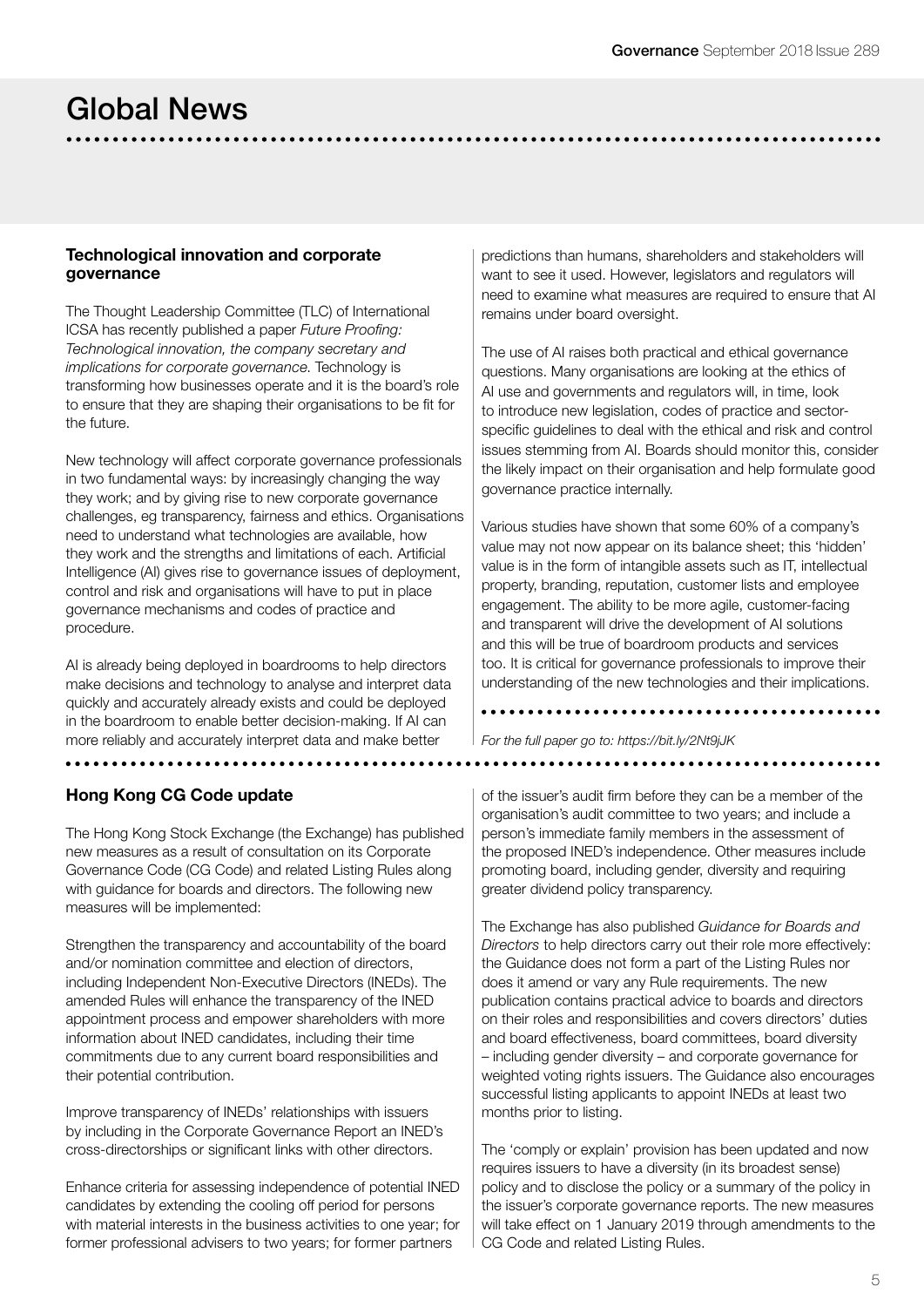# A cross-sector approach to governance

Tony Breslin and Cosette Reczek make the case for a cross-sector Better Governance Commission.

Vanessa Jones' discussion of the Wates Principles in the July 2018 edition of *Governance* provides a valuable summary of the trends, tensions and opportunities facing those who are active in the world of corporate governance: issues of purpose, composition, responsibility, risk and remuneration; definitions of who counts as a stakeholder and, more pertinently, just how close he or she should sit to the governance table and just how involved they should be in governance processes.

#### Commonalities across the sectors

But these issues are not exclusive to those involved in the governance of our larger businesses and corporations. These same themes resonate with those in governance across sectors and in organisations of very different size, composition and purpose: on school governing boards, across the voluntary sector and in the delivery of our public services.

Exploring just how strong these commonalities might be has been the subject of a series of cross-sector roundtable discussions – launched in March and set to run through to December 2018 – hosted, to date, by a diverse range of organisations and their sponsoring partners across the governance landscape: the Institute of Directors, the public sector-focused National Executive Academy, the National Council for Voluntary Organisations, the housing consultancy Campbell Tickell, and the National Governance Association, which represents school governors.

The idea for the roundtables emerged from a recommendation in a recent, well-received report into the future of school governance, of which one of us was the author. *Who Governs Our Schools? Trends, Tensions and Opportunities,* was published by the RSA in September 2017 and launched in Parliament at that month's meeting of the All Party Parliamentary Group on School Governance.

The Report, and the 18-month scoping study that preceded it – which was funded by the Local Government Association, the Elliot Foundation and RSA Academies, with additional support from the Association of School and College Leaders, the Catholic Education Service, the Centre for Public Scrutiny and the National Governance Association – had stimulated initial discussion with those interested in governance outside the education sphere, while concurrent developments in these sectors, such as the establishment of the Wates Review, underlined a wider concern for governance issues.

#### Shared concerns

Over the past decade this wider concern has been stimulated and continually reinvigorated by a recurring news agenda that has highlighted very public examples of governance failure: from RBS to BHS, from Kids Company to Save the Children, from Wakefield City Academies Trust to Oxfam, from the Cooperative Group to Carillion, from Rotherham to Rochdale, and from the Trojan Horse to Mid-Staffordshire NHS Foundation Trust. In each of these (often very different) cases, one theme has appeared pervasive: the optic of an *apparent* failure of governance. Meantime, multiple examples of high quality, professional and committed governance, as celebrated in these pages and in a range of largely sector-specific journals, remain unacknowledged beyond their particular communities, with the lessons from these successes remaining locked within sector-specific and sub-sector specific communities.

#### Recommendation 29

Against this background, those working on *Who Governs Our Schools?* became increasingly aware that there might be merit in unlocking the doors to these communities, and that many of their recommendations – although focused on the shifting terrain of school governance – might have a pertinence to other sectors and areas of activity. Crystalising this, Recommendation 29 of the Report reads:

'Agencies across the governance landscape need to work together to establish a cross-sector working group or Commission on Governance' ( #R29 )

At the turn of the year, Ann Reeder at Frontline Consulting, who has led efforts to establish the Non-Executive Academy, the association for non-executives based in organisations committed to the delivery of public services, offered to support efforts to make this kind of cross-sector working a reality and the #R29 campaign, committed to building the case for such a commission was born, launched at a roundtable, hosted by the NEA and sponsored by Frontline, in Parliament.

As with the subsequent roundtables, we have attempted to focus discussion on three questions, designed essentially to test the hypothesis that underpins Recommendation 29 and the case for a commission:

- 1. To what extent can those involved in governance across the sectors, particularly as non-execs and trustees, learn from each other?
- 2. What benefits might accrue from such learning and how might we facilitate this sharing of insight and experience?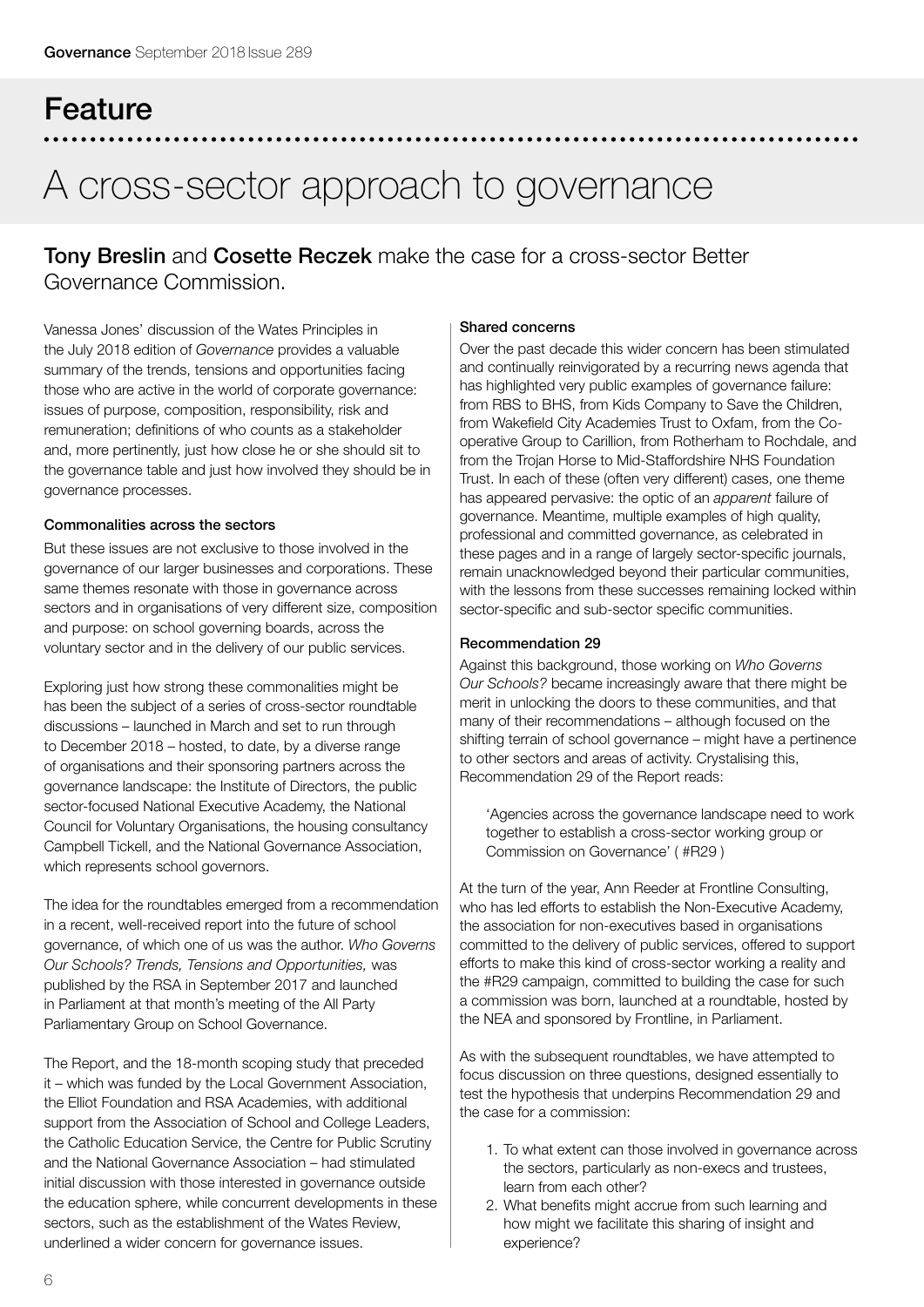3. Can we identify a set of sector-agnostic key principles that should inform governance, scrutiny and accountability, whatever the sector, organisational type and focus of activity and, if so, how might we go about this task?

#### Initial themes

In truth, our discussions have been wider ranging, not least because each roundtable has drawn individuals not only with a sectoral interest but also from a wide range of backgrounds and, in some cases, governance responsibilities in various settings – as company directors, as the trustees of charities, as school governors, or as members of NHS Trusts. Thus, a robust range of key themes and challenges are emerging; here, we have elected to highlight six:

- 1. That each sector faces specific challenges in terms of widening participation, and extending and evidencing diversity, and that each sector might improve its practice by exposure to the practice of those in other settings:
- 2. That, in some settings, well-intended attempts to 'professionalise' governance can serve to weaken the 'connectedness' between governance boards and those they serve, *intentionally* strengthening governance in one respect while *unintentionally* weakening it in another;
- 3. That the interplay between those involved in governance roles and those who hold executive responsibilities is a much more nuanced relationship than represented in the literature and in induction and development programmes for non-execs, trustees, school governors and others who hold governance responsibility or who report to governance boards;
- 4. That, within our organisations and across our stakeholder communities, governance-literacy beyond the boardroom is often low, with the purpose and efforts of those who serve as directors or trustees or governors routinely misunderstood, sometimes the subject of caricature and often unacknowledged;
- 5. That, at a time when many citizens feel disconnected from, and mistrustful of, the political sphere, a similar disconnectedness from, and mistrust of, those involved in governance would represent a 'double-whammy' not just for the effectiveness of our organisations, but for the health of our democracy and our society – in the corporate world, this trust deficit has the potential to impact negatively on the bottom line while obscuring positive interventions, for instance in the sphere of corporate responsibility;
- 6. That governance within each sector and sub-sector is marked by particular qualities, requirements, and expertise in addition to the universal common core of corporate governance activities and boardroom

behaviours – the resultant diversity of practice across the sectors opens up learning opportunities and the prospect of newly shared insights inside and outside our boardrooms, whatever their setting or sector.

#### A Better Governance Commission?

Our central proposition is that these challenges are best addressed by sharing experience and expertise across the sectors, a process that itself promises to enhance governance literacy and build, or rebuild, trust in governance. Our roundtables, delivered by volunteers and hosted without charge, have begun to identify some of the big issues, but we now require a much more rigorous investigation into the kind of issues that we have identified above, an investigation that a properly resourced and formally established Better Governance Commission could address.

Our efforts are now focused on securing the funding, organisational, media and political support to establish such a commission, launching in early 2019 and reporting 12 months later. How we exercise governance in our corporations, our hospitals and schools, and our charities is too important to be left to chance, while any sector-specific review is likely to deny itself the opportunity to learn from elsewhere, and to develop governance literacy beyond the boundaries of our own backyard.

*Dr Tony Breslin is founder of #R29, Director of Breslin Public Policy Limited and holds a range of governance responsibilities in the education and voluntary sectors. An educationalist, public policy analyst, writer and public speaker, he was previously Chief Executive at the education and participation charity, the Citizenship Foundation and a local authority education adviser. A Better Governance Commission was first called for in his recent Report on school governance 'Who Governs Our Schools? Trends, Tensions and Opportunities' published by the Royal Society for the Arts in September 2017.*

*tony.breslin@breslinpublicpolicy.com http://www.breslinpublicpolicy.com*

*Cosette Reczek is Chair, Audit Committee and Board Trustee with Unicef UK, and also the Founder of Permuto Consulting, which provides advisory and consultancy work regarding corporate governance and board and organisational effectiveness. She is a consultant with the Cass Business School Centre for Charity Effectiveness and is a Tutor for the Financial Times Non-Executive Director Diploma.*

*cosette.reczek@permutoconsulting.com http://www.permutoconsulting.com*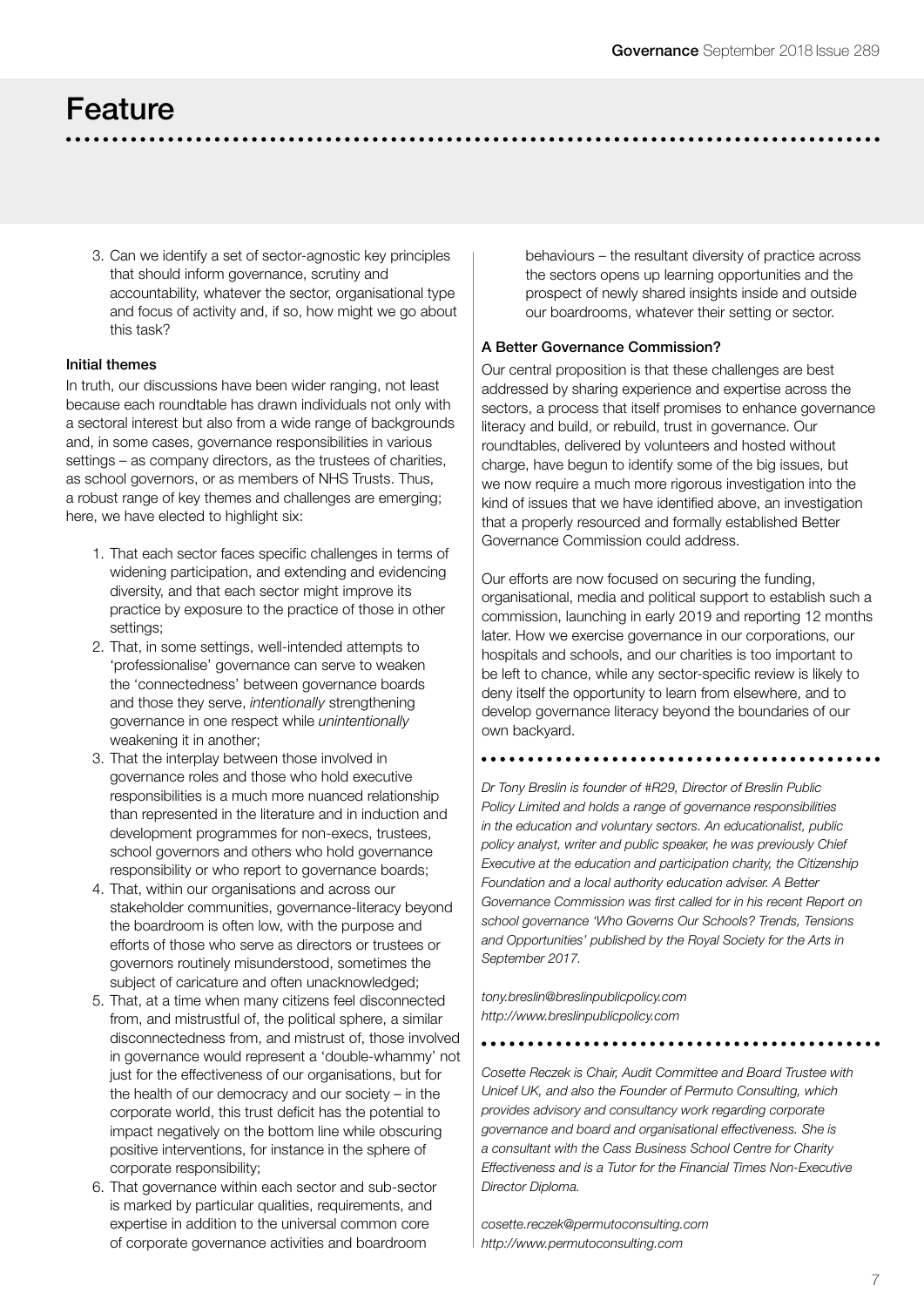# What price climate change?

Alex Cameron and David Archer consider engaging company boards with climate change action planning and the fear of being a first mover.

In 2015 a study by the Economist Intelligence Unit<sup>1</sup> estimated the value at risk to the total global stock of manageable assets, as a result of climate change, as 4.2 trillion to 43 trillion dollars, between now and the end of the century. The timing and nature of the impact of a warming climate may differ across geographies and business sectors but the scale of disruption to markets, customer behaviours, supply chains, and therefore the whole risk environment in which companies operate, is potentially huge.

Climate change scientists have long made the case for urgent action – but this concern is spreading to a wider community of business advisors and investors. A recent report by Schroders<sup>2</sup> creates a dashboard of 12 indicators which track progress towards different temperature change scenarios. Their current aggregate analysis shows the world on a pathway towards an average 4° increase. And such an increase would trigger regional heatwaves that would make many currently densely populated areas uninhabitable and lead to sea level rises of 10m to 60m, swamping coastal conurbations across the world.

So how are boards responding to this challenge? The latest report from international Task Force on Climate-Related Financial Disclosure (TCFD)<sup>3</sup> states that globally 72% of large and mid-cap companies don't even acknowledge the financial risks of climate change in an annual report. We wanted to investigate what is happening in UK boardrooms and what actions directors are taking to prepare their companies to mitigate climate change risks to their future business.

In this article we want to share with you some research carried out by a team from Imperial College Business School<sup>4</sup>. We'll take these findings (and the comments we get in response to this article from *Governance* readers) to a roundtable dinner we are holding with a group of executive and non-exec board members in November. Here we'll get personal perspectives on the realities of getting board engagement with this complex topic in different sectors, and what could be done to increase awareness and effective strategic planning for mitigations. We'll share the results of these discussions with you in a second article later in the year.

#### Research findings

The Imperial team analysed the latest annual reports from 140 UK listed companies (the biggest ten per sector across 14 sectors) and followed this up with a questionnaire to company secretaries, supported by face-to-face interviews. At one level the findings were as you might expect – very few company

boards are reporting on discussions of mitigation strategies to respond to different climate change scenarios – but on another level this lack is extremely worrying. Looking sector by sector the figures are stark. As you might expect, the Energy and Utility sector is the most engaged with 50% of the annual reports studied including climate change as one the top ten risks to the business and describing mitigation strategies. But this sector was very much the exception, in Engineering; Retail, Construction, Transport & Logistics, only one in ten of the reports analysed included climate change as a 'principal risk' – and for the Business Consulting, Media, Healthcare, Technology and Leisure sectors the score was a shocking zero out of ten.

To explore the reasons for this apparent lack of board engagement the research team sent questionnaires to company secretaries and held a number of face-to-face interviews with board members. Six barriers emerged from this phase of research. Some are very predictable: (a difficulty of accessing reliable information on climate change, a lack of understanding of the impacts, more pressing business risks on the board agenda); but others require some more reflection.

A lack of consistent financial evaluation of the timing and scale of climate change impacts was cited as a barrier by several respondents – and this was linked with another barrier, the perceived gap between the long-term effects of a warming climate and a much shorter-term focus to most boardroom discussions. For these two barriers it is clear that regulators and investors have a valuable role to play. For example, the TCFD has developed a standard framework for boards to report on different climate change scenarios. This will enable pension funds and other long-term investors to push companies to report in a consistent manner on strategies for the management of climate change risks. This in turn will mean active shareholders can compare the relative level of preparedness across their portfolio of investments and act on the results.

A final significant barrier raised was the 'fear of being a first mover'. In a situation where; the business risks may be large but difficult to quantify, and the mitigations may be very disruptive, add significant cost to existing operations, and might not work anyway, would you want to go first? Or is it better to sit it out and wait until regulators force you and all your competitors to take similar actions. Now of course some companies have taken the opposite approach and have used a message on climate change action as a part of their market positioning. Carlsberg in the FMCG sector with their 'together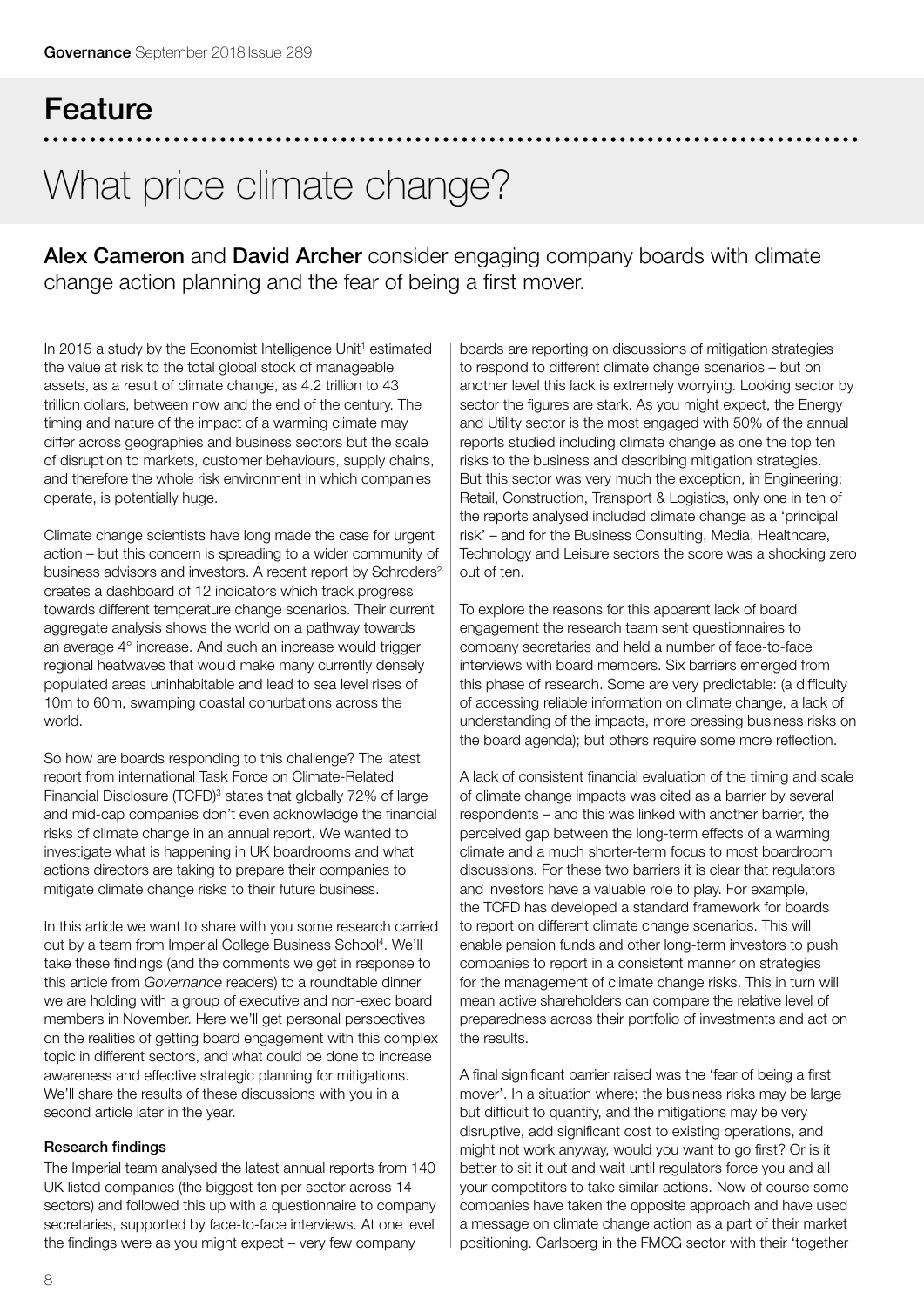towards zero' targets and M&S in Retail with their Plan A initiative, are interesting examples<sup>5</sup> to explore. Here being a first mover is being used as a brand differentiator in markets with customer groups who are already engaged with the topic of climate change.

With these six barriers in mind, there are a number of different approaches that could be taken to push climate change planning up the up the board agenda in the UK:

- A sector led approach where trade groups or other industry bodies could agree common standards and encourage members to report consistently on them. This might be especially useful in low margin sectors where no single company wants to pay the price of going it alone.
- An investor led approach where groups of investors require the boards whose shares they hold to report on their strategic response to climate change impacts. This may be especially powerful in sectors where investors expect longterm stable performance.
- A customer led approach where companies can boost their brand loyalty by declaring climate change plans which meet the concerns of their customer base. This might be especially suited to FMCG and Retail sectors.
- A regulatory led approach where national (and international) regulators require compliance with certain climate change impact disclosures as part of a licence to operate. This might especially apply to Utilities and the Energy sector.

The research shows that the level of engagement for most UK boards with the impact of climate change is currently very low. This cannot continue. The need for boards to engage with the risks that climate change poses to the future of their business is real and pressing. To emphasise this, the 2018 version of the Corporate Governance Code places a renewed focus on

long-term sustainability and board responsibility for monitoring 'risks to the future success of the business … the sustainability of the company's business model and how its governance contributes to the delivery of its strategy'.

So what are you seeing in the boards you work with? Are climate change related business risks and their mitigations on the agenda for your next board strategy day? We'd love to learn from your experience – we'll feed your comments into the plans for our roundtable dinner in November and report back to you in a second article on this topic soon afterwards.

Please send your comments and responses to the article via info@socia.co.uk

*© David Archer & Alex Cameron – Socia Ltd 2018. David and Alex are both partners in Socia Ltd. Socia is an independent consultancy focused on board development and board evaluation www.socia.*

1 https://www.eiuperspectives.economist.com/sites/default/files/

2 https://www.schroders.com/hu/sysglobalassets/digital/insights/2017/pdf/ sustainable/climate-change-dashboard/climatedashboard-july2017.pdf The%20 cost%20of%20inaction\_0.pdf co.uk

3 https://www.fsb-tcfd.org/publications/final-recommendations-report/

4 Research carried out by: William Cross; Diane Mouradian, James Roberts, Sudhiksha Unnikrishnan from the MSc in Climate Change at Imperial College – http://www.socia.co.uk/wp-content/uploads/2018/09/Engaging-Company-Boards-with-Climate-Action-Report.pdf

5 See https://corporate.marksandspencer.com/plan-a and https://carlsberggroup. com/sustainability/our-ambitions/

#### **ICGN New York Event**

ICGN will travel to New York in the autumn of 2018 where they will be hosted by the New York City Comptroller. The carefully constructed agenda will feature leading speakers from around the globe and attract around 200 participants.

The rise of populism across the continent and the US has meant it is certainly no longer 'business as usual' and many are questioning the future implications for corporate governance. As policy continues to evolve, our expert speakers will explore the corporate governance questions for companies and their boards and ask how these developments may affect global investors.

*Registration will close on Monday 8th October 2018*

Date 22 October 2018

Venue Convene Conference Centre, 32 Old Slip, New York, NY 10005

| <b>Rates</b> ICGN Member rate: | £380 |
|--------------------------------|------|
| CII Member rate:               | £420 |
| Non-member rate:               | £530 |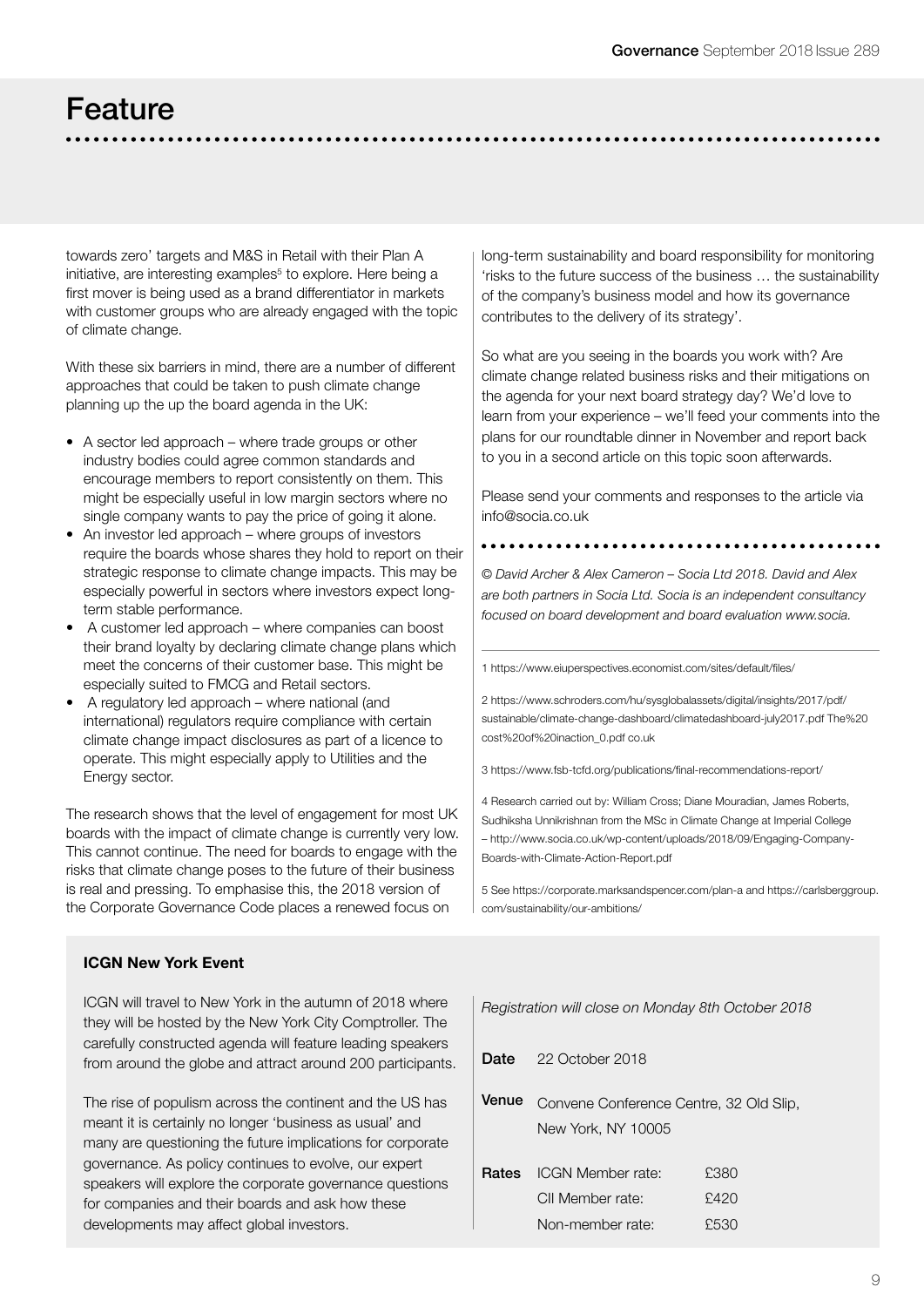# Feature Shareholder engagement

Bob McCormick and Rob Zivnuska consider how companies can navigate a complex shareholder engagement landscape.

Building successful, long-term relationships with shareholders through engagement is increasingly important as well as increasingly challenging for UK companies, particularly those with large US-based or other international shareholders who follow varied approaches to meeting with companies. Engagement today is a year-round activity that includes ever-larger index investors and covers a broader range of topics and meeting styles. To ensure such engagements are productive in developing strong relationships with a changing investor base, companies must develop a bespoke approach that takes into account the history, priorities and practices that have shaped the rise of global investor stewardship teams.

#### Differing styles of engagement

One of the most significant differentiating factors between engagement styles in the UK and the US has been the role of directors. Consistent with the Corporate Governance Code, in the UK board Chairs generally lead engagement efforts, often without a representative from the executive team. However, in the US engagements are traditionally led by the executive team, nearly always including the corporate secretary, head of investor relations or equivalent business leader. While director participation in engagements in the US is increasing, directors typically participate in US investor meetings when there are significant concerns on board-centric topics such as CEO performance, executive remuneration, or board composition. Even when discussing these types of topics, some investors prefer not to engage with directors, believing that discussions with executives are more informative.

UK issuers familiar with the long tradition of a detailed corporate governance code in their home country will encounter a more varied approach in the less prescriptive principles in the US. The more uniform approach among companies and investors in the UK is driven by the Stewardship Code<sup>1</sup> as well as the long-standing and recentlyupdated Corporate Governance Code which now imposes substantial reporting obligations on companies to consult with shareholders when more than 20% of votes are cast against a resolution supported by the board. In the US, such codes have only emerged in the last few years – the Commonsense Principles<sup>2</sup> and those established by the Investor Stewardship Group $3$  – and neither is followed with the same allegiance as those in the UK. Among other differences, the UK Code embraces a 'comply or explain' approach whereas the US principles are merely advisory and geared toward creating minimum standards that complement America's multi-faceted federal, state and exchange-based regulatory model.

Another substantial difference between the US and the UK is collective versus individual engagement. In the UK, investors frequently conduct group engagements with companies, allowing issuers to hear the views of several investors at the same time, often with a high level of consensus consistent with the Corporate Governance Code. This process, which can facilitate decisions in the boardroom, is not part of engagement culture in the US due in part to US regulatory standards that make legal or compliance teams uncomfortable with activities that might create an appearance that investors are acting as a 'group' (thereby triggering new filing requirements), US investors are accustomed to engaging one-on-one with issuers and differ even about fundamental governance issues such as the appointment of an independent board Chair.

#### Rise of investment stewardship in the US

The implications of these differences have become increasingly relevant over the past decade as shareholder registers have been transformed by the dramatic shift of assets from active to passive funds. Today, many companies around the globe, including those in the UK, have as their largest investors the US-based asset managers Blackrock, Vanguard and State Street Global Advisors. The broad shakeout of the asset management industry has had widespread impacts ranging from the consolidation of active managers to increasing scrutiny of, and competition among, passive fund managers regarding their attentiveness to investment stewardship activities.

Indeed, in response to both requirements from initiatives such as the PRI<sup>4</sup> as well as client demands, US-based asset managers are now much more proactive about engaging issuers around the globe on issues that they view as risks to or opportunities for long-term value creation. To meet that need, passive managers (and some active managers as well) are building larger, more specialised global governance and voting teams. BlackRock, which has had governance analysts located in the UK for some time, for example, plans<sup>5</sup> to double the size of its global investor stewardship team within the next few years. Vanguard has also grown its stewardship team and relocated<sup>6</sup> to the UK one of its seasoned governance analysts to establish a new, regionally-focused function responsible for direct engagement with boards and executives and proxy voting at European portfolio companies on behalf of Vanguard's global funds.

#### Investment style can determine engagement style

A key to successfully navigating engagement with these growing investment stewardship teams is to understand how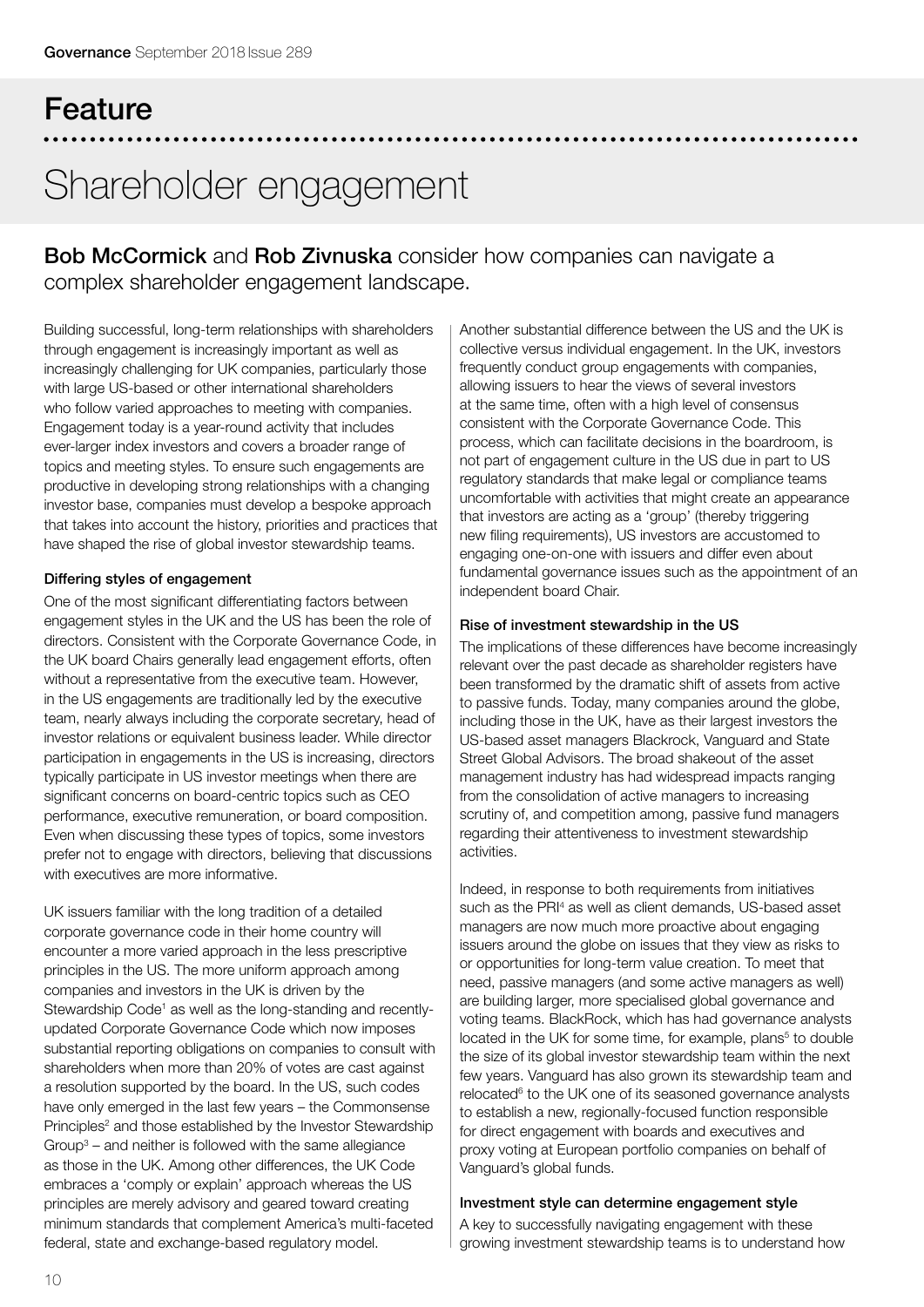asset managers' investment styles, as well as their personnel, dictate their approach. Engagements with the governance teams at large index funds require a different approach than meetings with an investment analyst steeped in the story of the company and its industry. Company representatives should be prepared to provide index funds' governance analysts some background on the company, its competitive environment, performance history, capital allocation decisions, approach to sustainable business practices and overall strategy.

Among active managers, the governance discussions may include portfolio managers (PMs) and equity analysts who will want to discuss business strategy and performance, as well as specialist investment stewardship teams. Investment stewardship teams at active firms will routinely consult with PMs and analysts around financially significant voting decisions like mergers and acquisitions. While some firms prefer a PMled voting model, others have investment stewardship teams lead the voting decisions with varying levels of input from the investment team. Regardless of their investment approach, companies should understand the engagement approach taken by each investor and the specific individuals with whom a company will be meeting to facilitate a more efficient and fruitful meeting.

Adding to the complexity of potential variation within a company's investor base is the additional question of where an investor's engagement team is located. Several large US global investors have governance analysts based in London who have deep local market expertise and are available to engage in-person with UK companies, promoting the development of closer relationships between the companies and these investors. However, not all US investment firms have UK offices and, even some that do have investment personnel in the UK, locate their global stewardship teams in the US; therefore engagements with these investors' governance analysts generally take place by telephone. To further underscore the need for a thoughtful approach to engagement, some investors maintain distinct UK (or global) and US entities, meaning that companies may have to engage with different groups of governance analysts from what may initially appear to be the same investment firm.

#### Governance teams expand the scope of their interests

Greater resources dedicated to investment stewardship means that investors have more capacity to engage in increasingly detailed discussions on a broad range of subjects beyond standard board, governance and remuneration themes. Issuers can expect that a typical governance engagement discussion may also touch on a range of environmental and social (E&S) issues such as human capital management, supply chain integrity, climate risk disclosure and pay equity. Investors may also inquire about the board's role in establishing, maintaining and overseeing corporate culture.

As the benefits of shareholder engagement have become more broadly appreciated by both US issuers and investors, many investors now receive many more engagement requests than they have capacity for. As a result, securing a meeting has become increasingly difficult. Some US-based investors will only allot one call or meeting each year, raising the stakes around the decision to engage either on a preliminary basis to solicit feedback or closer to the AGM to seek support for actions they have taken. Companies that otherwise enjoy strong support from shareholders but that still want to engage may need to provide a compelling reason when requesting a meeting since some investors will decline meetings in the absence of company-specific concerns. Understanding the expectations and needs of each firm with whom issuers seek to engage is more important than ever in securing an engagement opportunity.

#### Role of proxy advisors and E&S research firms

UK companies should also take into account the role and impact of proxy advisors and environmental and social (E&S) research and ratings firms in their broader engagement plan. Engaging with proxy advisors to ensure open lines of communication regarding investor feedback is considered a best practice. In addition, understanding how investors use proxy advisor data and whether and to what extent investors depend on the advisors for voting recommendations or have their own proxy voting guidelines is a key to having successful engagements and securing investor support.

Issuers should also be aware of how their sustainability policies and practices are being represented in reports generated by E&S research and ratings providers such as MSCI and Sustainalytics. While investors and issuers alike review the reports created by these providers, the data collection processes at such firms are challenged by the lack of standardised disclosure regimes. Companies should engage with investors and ratings firms to ensure that both parties accurately understand the company's E&S practices and risk mitigation structures and initiatives.

#### Meet investor expectations by knowing your audience

Understanding the priorities and engagement practices of US-based investors, and devising a bespoke approach to approaching and meeting with top shareholders, is a key consideration in building and maintaining successful relationships in a dynamic market. While many global investors may acknowledge and adhere to the traditions of a company's home country in engagement and voting decisions, some employ a more universal approach across borders. As US-based investors build out their engagement teams in Europe and beyond, and European-based investors grow their presence in the US, a continued cross-pollination